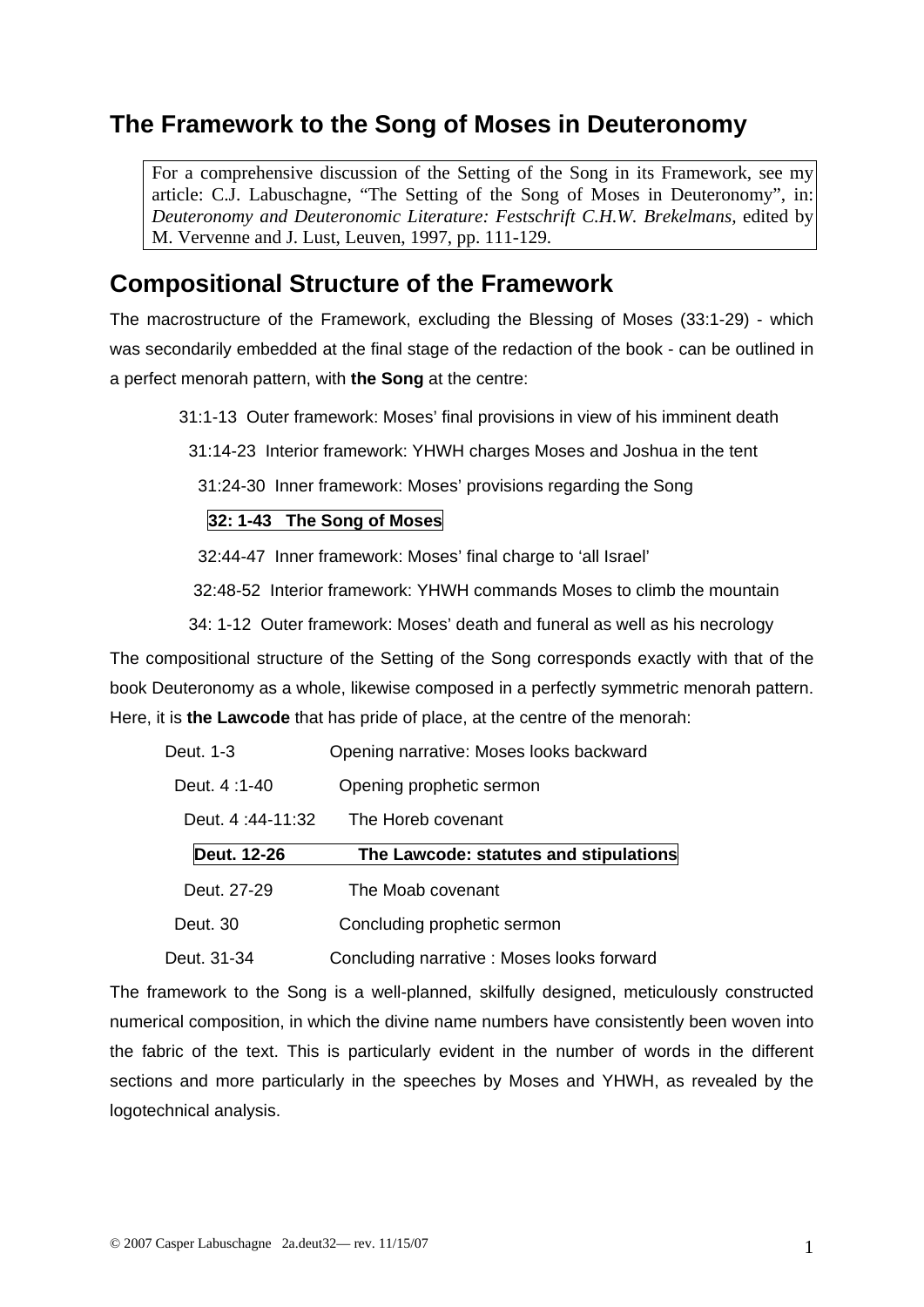### Logotechnical Analysis of the Framework, Part 1: Deut. 31:1-30

Columns a, b: words before, after atnach; c: narrative; d/d: YHWH's, Moses' words

### Outer Framework: Deut. 31:1-13

|                                                                                      | <b>Total</b>            | a               | b              | C                                   | d/d                     |
|--------------------------------------------------------------------------------------|-------------------------|-----------------|----------------|-------------------------------------|-------------------------|
| 1<br>וַיֵּלֶךְ מֹשֳה^                                                                | $\overline{2}$          | $\overline{2}$  |                | $\overline{2}$                      |                         |
| וַיִדַבֵּר אֶת־הַדִּבָרִים הַאֱלֵה אֶל־כָּל                                          | $\overline{7}$          |                 | $\overline{7}$ | $\overline{7}$                      |                         |
| $\overline{2}$<br>Narrative introducing<br>וַיִּאמֶר אֲלֶהֶם                         | $\overline{2}$          | $\overline{2}$  |                | $\overline{2}$                      |                         |
| בֶּן־מֵאָה וְעֶשְׂרִים שָׁנֶה אָנֹכִי הַיּוֹם<br>Moses'                              | 6                       | $6\phantom{1}6$ |                |                                     | $6\phantom{1}6$         |
| לא־אוּכֵל עִוֹד לָצֵאת וִלָבְוֹאֵ^<br>address                                        | 5                       | 5               |                |                                     | 5                       |
| וַיִהוָה אָמַר אֵלֵי<br>to all Israel                                                | 3                       |                 | 3              |                                     | 3                       |
| לא תַעֲבְר אֶת־הַיַּרְדֶן הַזֶּה:                                                    | 5                       |                 | 5              |                                     | 5/5                     |
| יִהוָּה אֱלֹהֶיךָ הַוּאו עֹבֵר לְפְנִיךָ<br>3                                        | 5                       | 5               |                |                                     | 5                       |
| הוא־יַשְׁמִיד אֶת־הַנּוֹיִם הָאֵלֶּה מִלְפָּנֶיךָ וְיִרִשְׁתָּם^                     | $\overline{7}$          | $\overline{7}$  |                |                                     | $\overline{7}$          |
| יְהוֹשָׁעַ הִוּא עֹבֵר לְפָּנִיךְ                                                    | $\overline{4}$          |                 | 4              |                                     | $\overline{\mathbf{4}}$ |
| כַּאֲשֱר דִּבֶר יִהוָה:                                                              | $\overline{3}$          |                 | 3              |                                     | $\overline{3}$          |
| Total, v. 1-3                                                                        | 49                      | $= 27$          | $+22$          | $= 111$                             | 38<br>$+$               |
| וְעָשָׂה יְהוָה לָהֶם כַּאֲשֶׁר עָשָׂה                                               | 5                       | 5               |                |                                     | 5                       |
| לְסִיחָוֹן וּלְעָוֹג מַלְכֵי הָאֱמֹרִי וּלְאַרְצֶם^                                  | 5                       | 5               |                |                                     | 5                       |
| אֲשֶר הִשְׁמָיד אֹתָם:                                                               | 3                       |                 | 3              |                                     | 3                       |
| וּנְתָנֶם יְהוֶה לִפְנֵיכֵם^<br>5                                                    | 3                       | 3               |                |                                     | 3                       |
| וַעֲשִׂיתֶם לָהֶם כִּכָל־הַמִּצְוָה                                                  | $\overline{4}$          |                 | $\overline{4}$ |                                     | $\overline{4}$          |
| אֲשֱר צְוֶיתִי אֶתְכֶם:                                                              | $\overline{3}$          |                 | 3              |                                     | 3                       |
| Total, v. 3-5                                                                        | 42                      | $= 25$          | 17<br>$+$      | $\overline{0}$                      | 42                      |
| הַזְקִוּ וְאִמְצֹוּ אַל־הְיִרְאָוּ  6 Exhortation: הַזְקוּ וְאִמְצֹוּ אֵל־הְיִרְאָוּ | $\overline{\mathbf{4}}$ | 4               |                |                                     | $\overline{\mathbf{4}}$ |
| וְאַל־תַּעַרְצְוּ מִפְּנִיהֶם^                                                       | 3                       | 3               |                |                                     | 3                       |
| כִּיו יְהֹוָה אֱלֹדֶיךְ הוּא הַהֹלֵךְ עִמְּׂךְ                                       | 6                       |                 | 6              |                                     | $6\phantom{a}$          |
| לְא יַרְפְּךָ וְלְא יַעַזְבֶךְ: פּ                                                   | $\overline{4}$          |                 | 4              |                                     | 4                       |
| Moses' First Address: 78 (3 x 26) words v. 6                                         | 17                      |                 | 10             | $\overline{\mathbf{0}}$<br>$\equiv$ | 17                      |
| <b>Total, v. 1-6</b>                                                                 |                         | $89 = 47$       | $+42$          | $=$ $\overline{11}$                 | $+ 78$                  |
| Moses addresses<br>וַיִּקְרַא מֹשֶׁה לְיהוֹשָׁע<br>7                                 | 3                       | 3               |                | 3                                   |                         |
| וַיֹּאמִר אֵלָיו לְעֵינֵי כָל־יִשְׂרָאֵלֹ<br>Joshua                                  | 5                       | 5               |                | 5                                   |                         |
| חֲזַק וֶאֱמָץ כִּי אַתָּה תְּבוֹא אֶת־הָעֲם הַזֶּה                                   | 8                       | 8               |                |                                     | 8                       |
| אָל־הָאֶרֶץ אֲשֶׁר וִשְׁבַעַ יְהֹוֶה                                                 | 5                       | 5               |                |                                     | 5                       |
| לאֲבֹתֶם לָתֵת לָהֶם^                                                                | 3                       | 3               |                |                                     | 3                       |
| וְאַתֶּה תַּנְחִילֵנֶּה אוֹתֶם:                                                      | 3                       |                 | 3              |                                     | 3                       |
| וַיִּהְנֶّה הִוּאו הַהֹלֵךְ לִפְּנִיךָ<br>8                                          | $\overline{4}$          | 4               |                |                                     | 4                       |
| הוא יִהְיֶה עִמָּׂךְ לְא יַרְפְּךָ וְלָא יַעַזְבֶךְ ^                                | $\overline{7}$          | $\overline{7}$  |                |                                     | 7                       |
| לא תירא ולא תחת:                                                                     | 4                       |                 |                |                                     |                         |
| Spoken to Joshua: 34 (2 x 17) words v. 7-8                                           | 42                      | $= 35$          | 7              | $\mathsf{B}$                        | 34                      |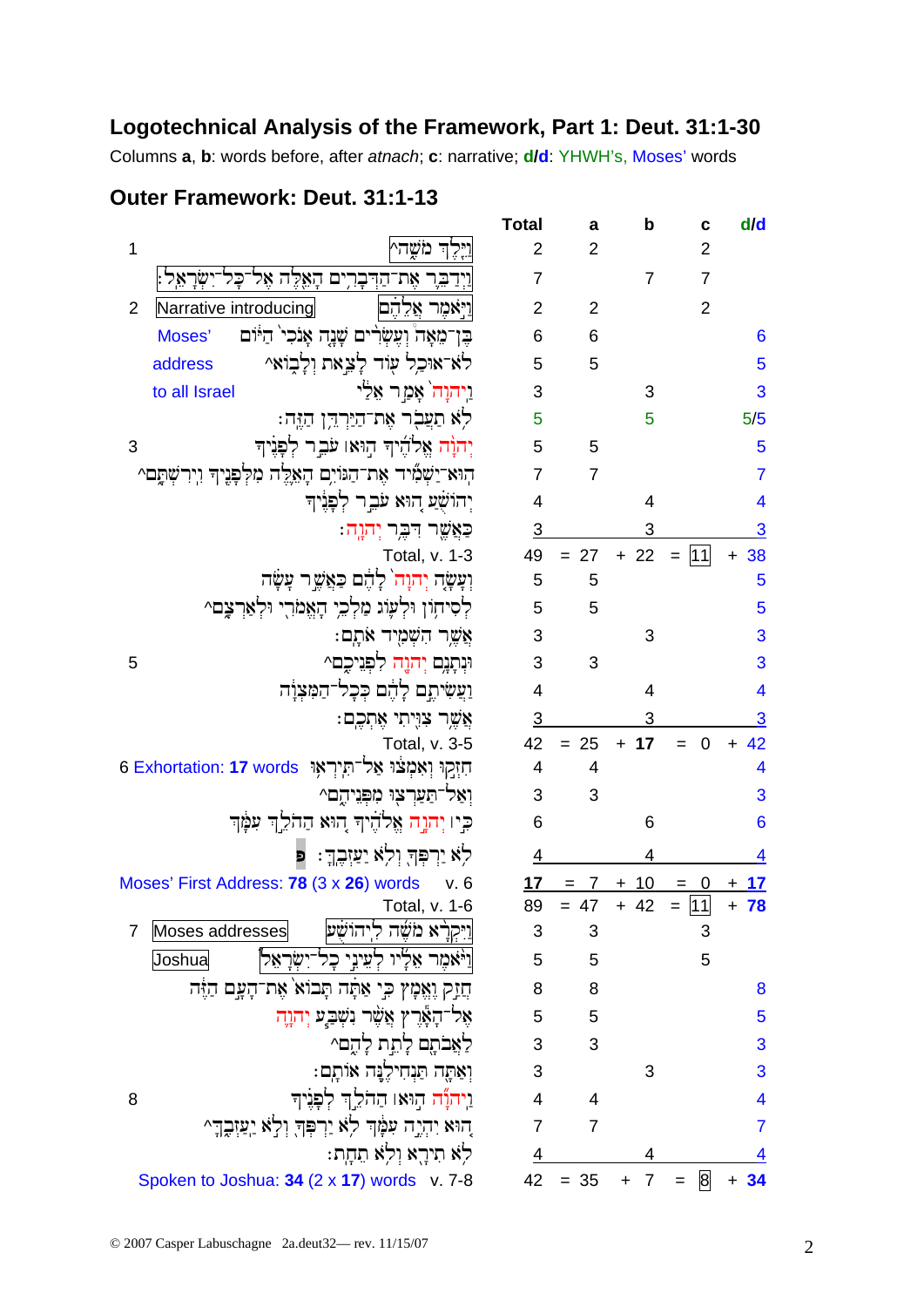| 9  | ויכתב משה את־התורה היאת                                           | 5              | 5              |                |
|----|-------------------------------------------------------------------|----------------|----------------|----------------|
|    | Narrative: Moses<br>ויתנה אל־הכהיים בני לוי                       | 5              | 5              |                |
|    | הַנַּשְאִים אֶת־אֲרוֹן בְּרֵית יְהוָהֵץ<br>had written the        | 5              | 5              |                |
|    | Torah and he handed<br>וְאֶל־כָּל־זִקְנֶי יִשְׂרָאֵל:             | 4              |                | 4              |
| 10 | וַיְצַוִ מֹשֶׁה אוֹתָם לֵאמָרץ  it to the Levites and             | $\overline{4}$ | $\overline{4}$ |                |
|    | all the elders, saying:<br>מִקֵין שֶׁבַע שָׁנִים                  | 3              |                | 3              |
|    | בְּמֹאֶד שְׁנַת הַשְּׁמִטֶּה בְּחַג הַסְּכִוֹת: Moses             | 5              |                | 5              |
| 11 | בְּבְוֹא כְל־יִשְׂרָאֵל<br><b>Speech</b>                          | 3              | 3              |                |
|    | לֵרָאוֹת אֶת־פְּנֵי יְהִוָּה אֱלֹהֶיךִ                            | 5              | 5              |                |
|    | בַּמָּקוֹם אֲשֱר יִבְחֶר^                                         | 3              | 3              |                |
|    | תִּקְרָّא אֶת־הַתּוֹרֶה הַזֶּאת                                   | 4              |                | 4              |
|    | נֶנֶד כָּל־יִשְׂרָאֵל בְאָזְנֵיהֶם:                               | 4              |                | $\overline{4}$ |
| 12 | הַקְהֵל אֶת־הָעָם הָאֲנָשִיָם וְהַנָּשִׁים וְהַטַּף               | 6              | 6              |                |
|    | וִגְרְךָ אֲשֶׁר בִשְׁעָרֶיהִ^                                     | 3              | 3              |                |
|    | לְמַּעַן יִשְׁמְעוּ וּלְמַעַן יִלְמְדֹוּ                          | $\overline{4}$ |                | 4              |
|    | ויֲרָאוּ` אֵת־יִהוֶה אֱלְהֵיכֶּם                                  | 4              |                | $\overline{4}$ |
|    | וִשָּׁמִרְוּ לַעֲשׁׂוֹת אֶת־כָּל־דִּבְרֵי הַתּוֹרָה הַזְּאת:      | 7              |                | 7              |
|    | Moses' words spoken to<br>v. 12                                   | 24             | -9             | $+ 15$         |
|    | his own generation: $51$ (3 x 17)<br>$v.9-12$                     | 74             | $= 39$         | $+35$          |
| 13 | וּבְנִיהֶם אֲשֶר לְאֹ־יָדְעוּ יִשְׁמְעוּ` וְלֵמְדוּ               | 6              | 6              |                |
|    | לְיִרְאֶה אֶת־יְהוָה אֱלֹהֵיכֶם^                                  | $\overline{4}$ | $\overline{4}$ |                |
|    | כָּל־הַיָּמִים אֲשֶׁר אַתֶּם חַיִּים עַל־הָאֲדָמָה                | 7              |                | $\overline{7}$ |
|    | אֲשֶׁר אַתֶּם עֹּבְרֶים אֶת־הַיַּרְדֶּן שֶׁמָּה לְרִשְׁתָּהּ: פ   | 7              |                | 7              |
|    | Moses' words about future generations, v. 13                      | 24             | 10             | 14             |
|    | Moses' words in vs. 9-13                                          | 98             | -49            | <u>49</u>      |
|    | Moses' speeches: $187$ (11 x 17) words in v. 1-13                 |                | $229 = 131$    | $+98$          |
|    | <b>Interior Framework: 31:14-23</b>                               |                |                |                |
| 14 | יּׂאמֶר יְהוָת אֵל־מֹשֵׂה<br><b>YHWH tells Moses</b>              | 4              | 4              |                |
|    | הֵן קָרְבְוּ יָמֵיךְּ לַמוּתֹ<br>to summon Joshua:                | $\overline{4}$ | 4              |                |
|    | קְרֵא אֶת־יְהוֹשָׁע וְהִתְיַצְּבֶוּ בְּאָהֶל מוֹעֵד וַאֲצַוָּנוּ^ | 7 <sup>1</sup> | $\overline{7}$ |                |
|    | וילד משה` ויהושע ויתיצבו באהל מועד                                | 6              |                | 6              |
|    |                                                                   |                |                |                |

| 3                        |                         | 3                    |                     | 3                       |
|--------------------------|-------------------------|----------------------|---------------------|-------------------------|
| 5                        |                         | 5                    |                     | 5                       |
| 3                        | 3                       |                      |                     | 3                       |
| 5                        | 5                       |                      |                     | 5                       |
| 3                        | 3                       |                      |                     | 3                       |
| $\overline{\mathbf{4}}$  |                         | 4                    |                     | 4                       |
| $\overline{\mathbf{4}}$  |                         | $\overline{4}$       |                     | $\overline{\mathbf{4}}$ |
| 6                        | 6                       |                      |                     | 6                       |
| 3                        | 3                       |                      |                     | 3                       |
| $\overline{\mathbf{4}}$  |                         | 4                    |                     | $\overline{\mathbf{4}}$ |
| $\overline{\mathcal{A}}$ |                         | 4                    |                     | 4                       |
| $\overline{1}$           |                         | 7                    |                     | $\overline{7}$          |
| <u>24</u>                | 9                       | 15<br>$\ddot{}$      | 0                   | $\overline{24}$<br>+    |
| 74                       | 39<br>$=$               | 35<br>$\ddot{}$      | 23<br>$=$           | $\ddot{}$<br>51         |
| 6                        | 6                       |                      |                     | 6                       |
| $\overline{\mathbf{r}}$  | 4                       |                      |                     | 4                       |
| $\overline{7}$           |                         | 7                    |                     | $\overline{7}$          |
| $\overline{1}$           |                         | $\overline{1}$       |                     | $\overline{7}$          |
| $\frac{24}{1}$           | <u>10</u><br>Ξ          | <u>14</u><br>$\pm$   | $\overline{0}$<br>E | <u>24</u><br>+          |
| <u>98</u>                | 49<br>$=$               | 49<br>$\overline{+}$ | 23<br>E             | $\overline{75}$<br>$+$  |
| 29                       | $= 131$                 | 98<br>$\ddot{}$      | 42<br>$=$           | $+187$                  |
|                          |                         |                      |                     |                         |
| $\overline{\mathcal{A}}$ | 4                       |                      | 4                   |                         |
| $\overline{\mathbf{4}}$  | $\overline{\mathbf{4}}$ |                      |                     | 4                       |
| $\overline{7}$           | $\overline{7}$          |                      |                     | $\overline{7}$          |
| 6                        |                         | 6                    | 6                   |                         |
| 5                        | 5                       |                      | 5                   |                         |
| 6                        |                         | 6                    | 6                   |                         |

 $\sqrt{5}$  $\overline{5}$  $5\overline{)}$ 

 $\overline{4}$ 

 $\overline{4}$ 

|  | $32 = 20 + 12 = \boxed{21} + 11$ |  |
|--|----------------------------------|--|

Preamble setting the stage

וַיִּרְאֶ יְהֹוֶה בְּאָהֶל בְּעַמְוּד עָנָן 15 און 15 און און דער און דו

וַיַּעֲמָׂד עַמִּוּד הֶעָּנֶן עַל<sup>-</sup>פֶּתַח הָאָהֶל<sup>:</sup> ס

 $v. 14-15$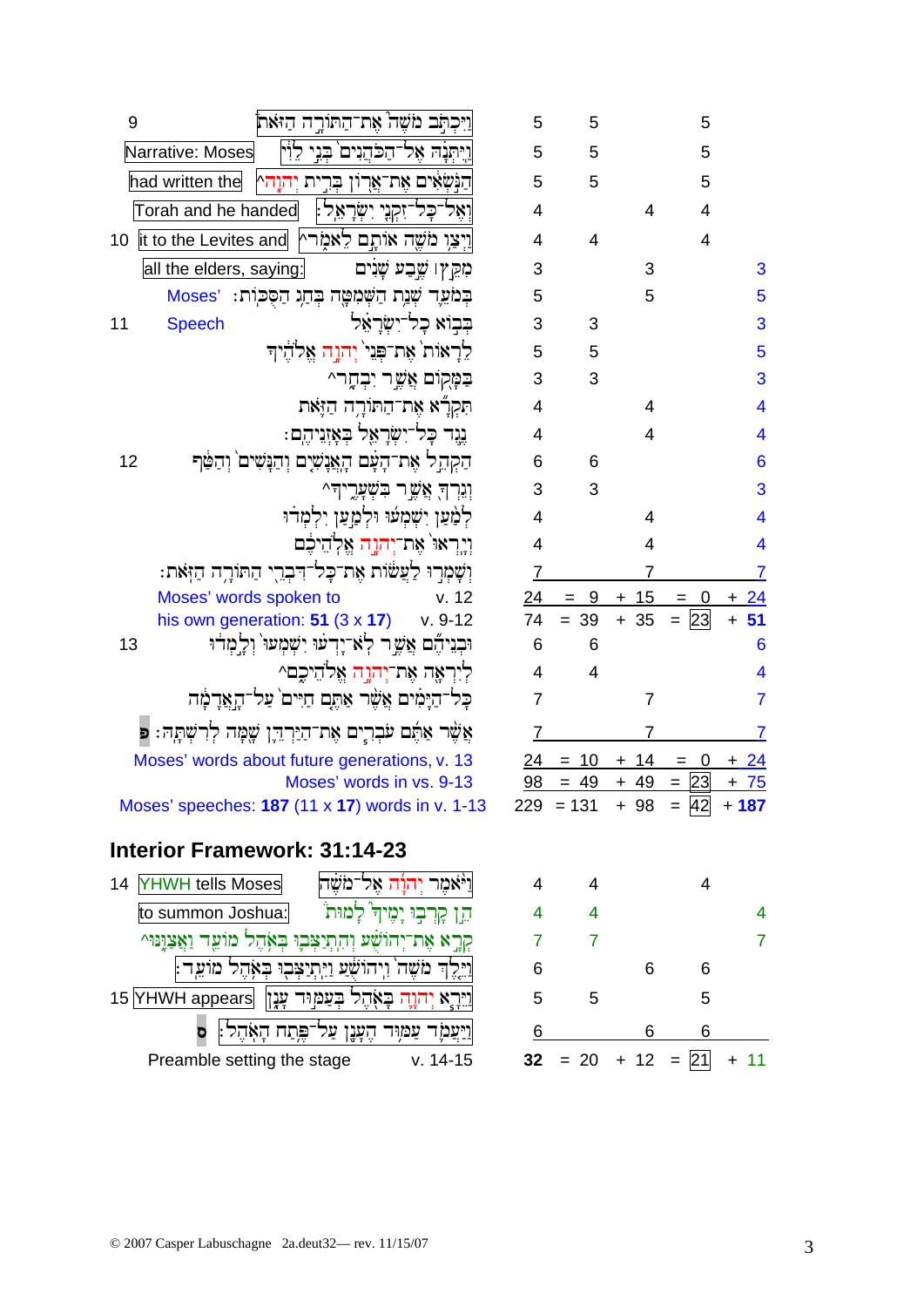| Introduction to<br>16    | וַיִּאֹמֶר יְהוָה ֹאֶל־מֹשֶׁה                                | $\overline{4}$  | $\overline{4}$     |                |  |
|--------------------------|--------------------------------------------------------------|-----------------|--------------------|----------------|--|
|                          | הִנְּךְ שֹׁכֵב עִם־אֲבֹתֶיךָ YHWH's First Speech             | $\overline{4}$  | $\overline{4}$     |                |  |
|                          | וְקָםׂ הָעָם הַיֶּה וְזֶנֶהו אַחֲרֵיו אֱלֹהֵי גִכְר־הָאָרֶץ  | 8               |                    | 8              |  |
|                          | אֲשֶׁר הָוּא בְא־שֶׁמָּה בְקִרְבֹּוֹ                         | 5               |                    | 5              |  |
|                          | וַעֲזָבֵّנִי וְהֵפֵר' אֶת־בְּרִיתִי אֲשֶׁר כָּרֻתִּי אִתְוֹ: | $\overline{7}$  |                    | $\overline{7}$ |  |
| 17                       | וְחָרֶה אַפִּי בְוֹ בַיּוֹם־הַהוּא                           | 5               | 5                  |                |  |
|                          | וַעֲזַבְתִּים וְהִסְתַּרְתִּי פְּנֵי מֵהֶם וְהָיֶה לֶאֱכֹּל  | $6\phantom{1}6$ | $6\phantom{1}6$    |                |  |
|                          | וּמְצָאֶהוּ רָעִוֹת רַבּוֹת וְצָרָוֹת^                       | $\overline{4}$  | $\overline{4}$     |                |  |
|                          | וְאָמַר בַיִּוֹם הַהֹוּא                                     | 3               |                    | 3              |  |
|                          | הֲלֹא עֲל כִּי־אֵין אֱלֹהַי בְקִרְבִּי                       | 6               |                    | 6              |  |
|                          | מְצְאָוּנִי הָרָעָוֹת הָאֵלֶּה:                              | $\overline{3}$  |                    | 3              |  |
|                          | Total, v. 16-17                                              | 55              | $= 23$             | $+32$          |  |
| 18                       | וְאָנֹכִי הַסְתֵּר אַסְתִּיָר פְּנַי בַּיְוֹם הַחֹוּא        | 6               | 6                  |                |  |
|                          | עַל כָּל־הָרָעָה אֲשֶׁר עָשָׂה^                              | 5               | 5                  |                |  |
|                          | כִּי פָּנָה אֶל־אֱלֹהֶים אֲחֵרִים:                           | $\overline{5}$  |                    | 5              |  |
| Part 1 of YHWH's speech: | Total, v. 17-18                                              | 43              | $= 26$             | $+17$          |  |
|                          | He foresees Israel's apostasy Total, v. 16-18                | 71              | $= 34$             | $+37$          |  |
|                          | Total, v. 14-18                                              | 103             | $= 54$             | $+ 49$         |  |
| 9                        | וִעַּתָּה כִּתְבִיּ לָכֶם אֶת־הַשִּׁיְרֶה הַזֹּאת            | 6               | 6                  |                |  |
|                          | וְלַמְּדֶה אֶת־בְּנֵי־יִשְׂרָאֵל שִׂימָה בִּפִיהֵם^          | 6               | 6                  |                |  |
|                          | לְמַׁעַן תִּהְיֶה־לִי הַשִּׁירָה הַזֶּאת                     | 5               |                    | 5              |  |
|                          | לְעֶד בִּבְנֵי יִשְׂרָאֵל:                                   | 3               |                    | 3              |  |
| 20                       | כִּי־אֲבִיאֶׁנּוּ אֶל־הָאֲדָמָהו                             | $\overline{4}$  | $\overline{4}$     |                |  |
|                          |                                                              | 3               | 3                  |                |  |
|                          | אֲשֶר־נִשְׁבַעְתִי לַאֲבֹתָיו                                | 3               | 3                  |                |  |
|                          | זָבָת חָלָב וּדְבָשׁ                                         |                 |                    |                |  |
|                          | וְאָכָל וְשָׂבָע וְדָשֶׁןַ^                                  | 3               | 3                  |                |  |
|                          | וּפָנָה אֵל־אֵלהִים אֲחֵרִים וַעֲבָדוּם                      | 5               |                    | 5              |  |
|                          | וְנְאֲצֹוּנִי וְהֵפֶר אֶת־בְּרִיתִי:                         | $\overline{4}$  |                    | 4              |  |
| 21                       | וְהָיָה כִּי־תִמְצָׁאוָ אֹתוֹ רָעֲוֹת רַבּוֹת וְצָרוֹת       | $\overline{7}$  | $\overline{7}$     |                |  |
|                          | וְעָנְתָה הַשִּׁירָה הַזָּאת לְפָנָיוֹ לְעֵר                 | 5               | 5                  |                |  |
|                          | כִּיָ לְאׁ תִשְּׁכֵָח מִכִּּי זַרְעָוֹ^                      | 5               | 5                  |                |  |
|                          | כִּי יָדְעְתִי אֶת־יִצְרֹוֹ אֲשֶׁר הָוּא עֹשֶׂה הַיּּוֹם     | 8               |                    | 8              |  |
|                          | בִּטֱרֶם אֲבִיאֶנּוּ אֶל־הָאֶרֶץ אֲשֶׁר נִשְׁבָעְתִי:        | 6               |                    | 6              |  |
| Part 2 of YHWH's speech: | Total, v. 21                                                 | <u>31</u>       | $= 17$             | $+ 14$         |  |
|                          | He orders Moses to write the Song, v. 19-21                  | 73              | $= 42$             | $+31$          |  |
|                          | Total, v. 16-21                                              | 144             | $= 76$             | $+ 68$         |  |
| 22                       | וַיִּכְתְּב מֹשֶׁה אֶת־הַשִּׁירֶה הַזְּאת בַּיְוֹם הַהְוּאֵץ | 7               | $\overline{7}$     |                |  |
|                          | וַיְלַמְּדֶה אֶת־בְּנֵי יִשְׂרָאֵל:                          | 4               |                    | 4              |  |
| 23 Narrative:            | וַיְצַׁו אֶת־יְהוֹשֶׁעַ בִּן־נוּן וַיּאֹמֶר                  | 6               | 6                  |                |  |
|                          | חֲזַק וֶאֱמָץ בִי אַתָּה תָּבִיא אֶת־בְּנֵי יִשְׂרָאֵל YHWH  | 8               | 8                  |                |  |
|                          | אֶל־הָאֶרֶץ אֲשֶׁר־נִשְׁבֵּעְתִּי לָהֶם^ [installs Joshua:   | 5               | 5                  |                |  |
|                          | וִאָנֹכִי אֵהָיֶה עִמָּךְ:                                   | $\overline{3}$  |                    | 3              |  |
|                          | YHWH gives Joshua his commission, v. 22-23                   |                 | $33 = 26$          | $7 =$<br>$+$   |  |
|                          | Total, v. 16-23                                              |                 | $177 = 102 + 75 =$ |                |  |

19

22

 $\overline{4}$ 

 $\overline{A}$ 

 $\Omega$ 

 $\overline{A}$ 

25

 $\overline{4}$ 

8  $\overline{5}$  $\overline{7}$ 

 $\overline{5}$ 

 $6\phantom{a}6$  $\overline{4}$ 3  $\overline{6}$  $\overline{3}$ 

 $+ 51$ 

 $+43$ 

 $\ddot{}$ 

67  $\ddot{}$ 

78

 $6\phantom{a}6$ 

 $6\overline{6}$  $\overline{5}$  $\overline{3}$  $\overline{4}$ 

 $\overline{3}$  $\overline{3}$ 3  $\overline{5}$  $\overline{\mathbf{4}}$ 

 $\overline{7}$  $\overline{5}$  $\overline{5}$ 

8

 $6$ 

 $\boldsymbol{8}$  $\overline{5}$ 

 $\overline{3}$ 

 $16$ ÷

 $+156$ 

 $+31$ 

 $+ 73$ 

 $+ 140$ 

 $\overline{0}$ 

 $\mathbf 0$ 

 $\overline{4}$ 

 $\overline{7}$  $\overline{4}$ 

6

 $17$ 

 $\overline{21}$ 

 $6\phantom{1}6$ 5  $\overline{5}$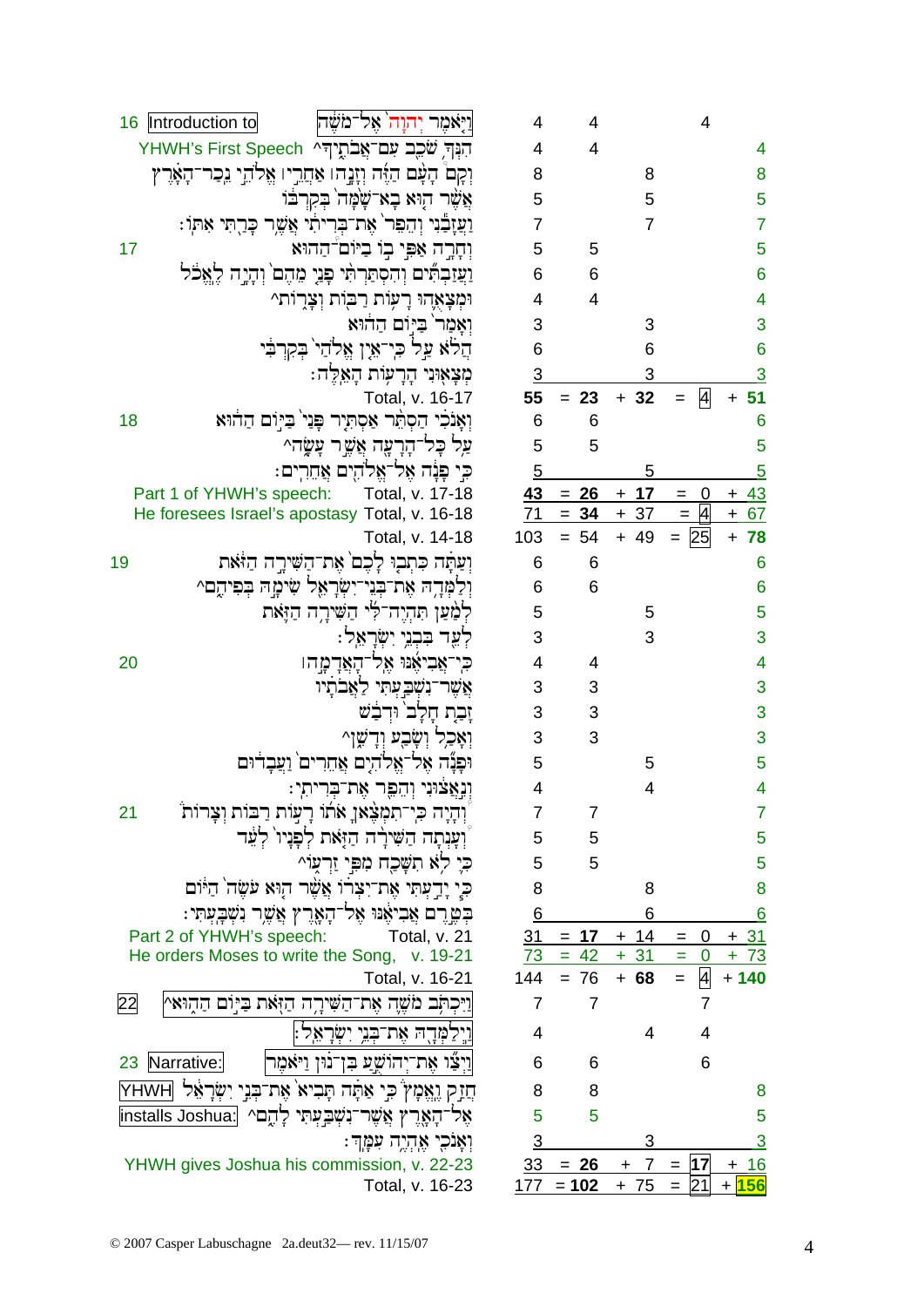## Inner Framework: 31:24-30

| 24 <sup>*</sup> Narrative<br><u>ייהיו</u> כִּכַלוּת מֹשֶׁה לִכְתּוּ | 4              | 4                                 |                     | 4                      |                |
|---------------------------------------------------------------------|----------------|-----------------------------------|---------------------|------------------------|----------------|
| אֶת־דִּבְרֵי הַתּוֹרֶה־הַזָּאת עַל־סֶפֶּרץ continued:               | 6              | 6                                 |                     | 6                      |                |
| Having written this Instruction,<br>עֵד תִּמַּם                     | $\overline{2}$ |                                   | $\overline{2}$      | $\overline{2}$         |                |
| <b>Moses instructs</b><br>וַיִצַו מֹשֶׁה אֶת־הַלְוִיִּם <br>25      | 4              | 4                                 |                     | $\overline{4}$         |                |
| the Levites:<br>:שְאֵי אַרְוֹן בִּרִית־יִהו <u>ֶ</u> ה לֵאמִר:      | 5              | 5                                 |                     | 5                      |                |
| לְקֹתַ אֶת סֶפֶר הַתּוֹרָה הַיָּה וְשַׂמְתֶם אֹתוֹ<br>26            | $\overline{7}$ | 7                                 |                     |                        | 7              |
| מִצָּרָ אֲרְוֹן בְּרִית־יְהוֶה אֱלֹהֵיכֶם^ Moses tells the          | 5              | 5                                 |                     |                        | 5              |
| וְהְיֶה־שֶׁם בְּךָּ לְעֵד: Levites to deposit the Song              | $\overline{4}$ |                                   | 4                   |                        | 4              |
| v.26                                                                | 16             | 12                                | $\overline{4}$      |                        | 16             |
| ּכִּי אָנֹכִיָ יָדַעְתִּי אֶת־מֶרְיְךָ וְאֶת־עָרְפְּךָ הַקָּשֶׁה^   | 8              | 8                                 |                     |                        | 8              |
| הֵן בִעוֹדֵנִּי הַי עִמַּבֶם הַיּוֹם                                | 5              |                                   | 5                   |                        | 5              |
| מַמְרִים הֱיִתֶם ׁעִם־יְהוֶה וְאֵף כִּי־אַחֲרִי מוֹתִי:             | 8              |                                   | 8                   |                        | 8              |
| הַקְהִיְלוּ אֵלֵיָ אֶת־כָּל־זִקְנֵי שִׁבְטֵיכֶם וְשֹׁטְרֵיכֶם^ 28   | 7              | $\overline{7}$                    |                     |                        | $\overline{7}$ |
| וַאֲדַבְּרֶה בְאָזְגִיהֶם אֶת הַדְּבְרִים הָאֵלֶה                   | 5              |                                   | 5                   |                        | 5              |
| וְאָעִידָה בָּם אֶת־הַשָּׁמַיֵם וְאֶת־הָאָרֶץ:                      | 6              |                                   | 6                   |                        | 6              |
| כי יָדַעִתִּי אַחֲרֵי מוֹתִי כִּי־הַשָּׁחֶת תַּשְׁחִתוּן<br>29      | $\overline{7}$ | $\overline{7}$                    |                     |                        | $\overline{7}$ |
| וִסַרְתֵּם מִן־הַדֶּרֶךְ אֲשֱר צִוּיָתִי אֶתְכֶם^                   | 6              | 6                                 |                     |                        | 6              |
| וְקְרָאת אֶתְכֶם הֲרָעָה בְּאַחֲרִית הַיָּמִים                      | 5              |                                   | 5                   |                        | 5              |
| כן־תַעֲשָׂוּ אֶת־הָרַע בְּעֵינֵי יְהוָה                             | 6              |                                   | 6                   |                        | 6              |
| קהַכְעִיסָו בְּמַעֲשֶׁה יִדִיכֵם:                                   | $\overline{3}$ |                                   | 3                   |                        | <u>3</u>       |
| Moses foresees Israel's apostasy<br>v. 27-29                        | 66             | 28                                | 38                  |                        | 66             |
| Moses' speech: 82 words Total, v. 24-29                             | 103            | $= 59$                            | $+ 44$              | 21<br>$=$              | $+ 82$         |
| YHWH's speeches 156 (6 x 26) words v. 16-29                         | 280            | $= 161$                           | $+119$              | $=$                    | $42 + 238*$    |
| Numerical<br>Total, v. 14-29                                        | 312            | $= 181$                           | $+131$              | $=$                    | $63 + 249*$    |
| Chiasmus<br>Total, v. 1-13                                          | 229            | $= 131$                           | $+98$               | $=$                    | $ 42  + 187*$  |
| Total, v. 1-29                                                      | 541            | $= 312$                           | $+229=$             |                        | $ 105  + 436$  |
| 30<br>וידבר משה באזני כל                                            | 6              | 6                                 |                     | 6                      |                |
| אֶת־דִּבְרֵי הַשִּׁירֶה הַזָּאתי<br>In Framework, Part 1,           | 4              | 4                                 |                     | 4                      |                |
| the name YHWH occurs 19x and<br>עֲד הִמָּם<br>Ð                     | $\overline{2}$ |                                   | 2                   | $\overline{2}$         |                |
| in Part 2, $7x$ ,  Introduction to the Song<br>v.30                 | 12             | $= 10$                            |                     | $+ 2 = 12$             |                |
| altogether 26x in the entire<br>Total, v. 27-30                     | 78             | $= 38$                            | $+40$               | $\overline{12}$<br>$=$ | <u>+ 66</u>    |
| Framework. <sup>*</sup><br>Total, v. 14-30                          | <u>324 </u>    | $= 191$                           | $+133 = 75$         |                        | <u>+ 249</u>   |
| Total, v. 1-30                                                      |                | $\frac{553}{2}$ = 322 + 231 = 117 |                     |                        | <u>+ 436</u>   |
| Words in the Song, 32:1-43                                          | 462            | $= 242$                           | $+220 = 262$        |                        | <u>+ 200</u>   |
| Words in Framework, Part 1 + Song, 31-32:43                         |                | $1015 = 564 + 451 = 379$          |                     |                        | $+636$         |
| Qumran reading                                                      | 1021           |                                   | $= 568 + 453 = 385$ |                        | +636           |

The 26 occurences of the name YHWH together with the 8 in the Song give 34 (2 x 17). \* Column d: 238 (14 x 17) words: 82 spoken by Moses and 156 (6 x 26) spoken by YHWH.

\* Column d: 249 words: 82 spoken by Moses and 167 spoken by YHWH.

\* Column d:  $187$  (11 x 17) words spoken by Moses: 51 (3 x 17) about his own generation.

\* Column d: 436 words: 269 spoken by Moses and 167 spoken by YHWH.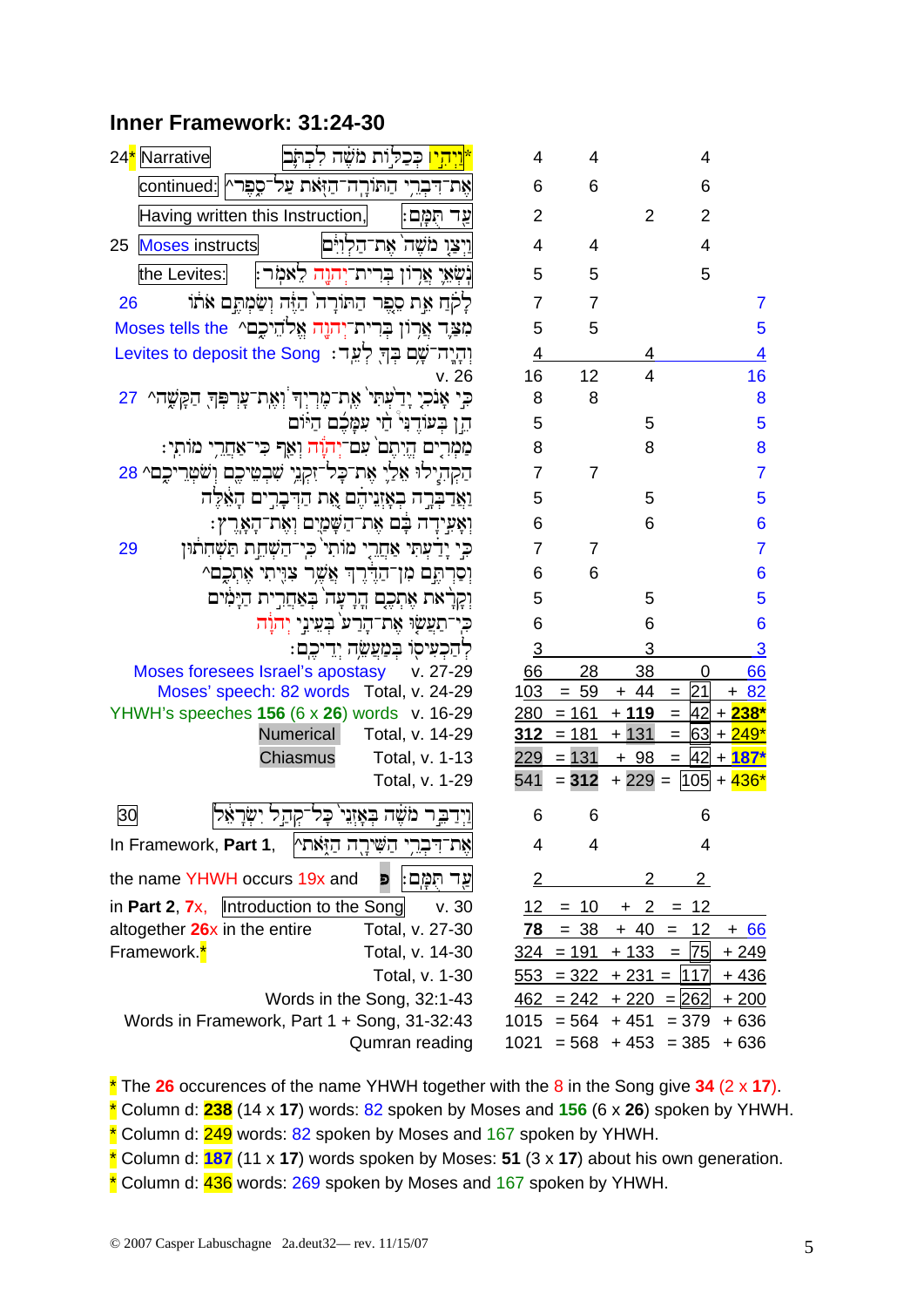\* The *paseq* slash (**|**) after the first word in v. 24 divides the 103 words of vs. 24-29 into 1 + **102** (6 x **17**) to create an extra multiple of **17**. For a very similar device, compare 32:39, where the paseq divides the 18 words of v. 39 into 1 + **17**. See my Analysis of the Song, Observation 4.

#### **Numerical Features of the Framework, Part 1 (31:1-30)**

The Framework is numerically structured by the divine name numbers **17** and **26** in a most striking way, particularly in Moses' and YHWH's speeches. This is only a tip of the iceberg, for, as I have illustrated in my commentary, *Deuteronomium*, Volume III, (De Prediking van het Oude Testament, 1997) the Book of Deuteronomy teems with these numbers and their multiples. For the speeches attributed to YHWH in particular, see also C.J. Labuschagne, "Divine Speech in Deuteronomy", in: *Das Deuteronomium: Entstehung, Gestalt und Botschaft,* edited by Norbert Lohfink, Louvain, 1985, pp. 111- 126. The intriguing use of the divine name numbers also holds true for the Pentateuch as a whole - see C.J. Labuschagne, "The Literary and Theological Function of Divine Speech in the Pentateuch", *Congress Volume Salamanca 1983* (SVT 36), edited by J. A. Emerton, Brill: Leiden, 1985, pp. 154-173.

For the implications of the following astounding numerical features of the Framework to the Song and the conclusions to be drawn as regards the relationship between the Framework and the Song, consult my [Analysis of the Song](http://www.labuschagne.nl/2b.deut32.pdf), especially Observation 5.

In my judgment, these significant numerical features are to be considered hard evidence for the compositional unity of the Song and its Framework. In themselves, they lead to the inevitable conclusion that the Song of Moses is anything but a so-called inset hymn that has its origin elsewhere and was inserted in its present context. It has definitely been composed integral with its framework and modelled on it: a 'mosaic' of speeches.

In the Masoretic text a strong caesura in the form of a large open space, called a *parashah petuchah* (P), separates the **Outer Framework (**31:1-13 + **P**) from the **Interior**  (31:14-23) and **Inner Framework** (31:24-30 + **P**) from the Song.

In vs. 14-15, which is the preamble to the Interior Framework, YHWH commands Moses to summon Joshua to the Tent of Meeting to receive his commission. YHWH's special appearance in a pillar of cloud sets the stage for the events to come. Therefore, this section of the Interior Framework clearly stands apart, which is indicated in MT by, a *parashah setumah* (S), after v. 15. This section is significantly composed of **32** words, which represent the numerical value of *kbwd,* 'glory', signifying YHWH's appearance in a pillar of cloud ( $k$ *bwd* = 20 + 2 + 6 + 4 = **32**).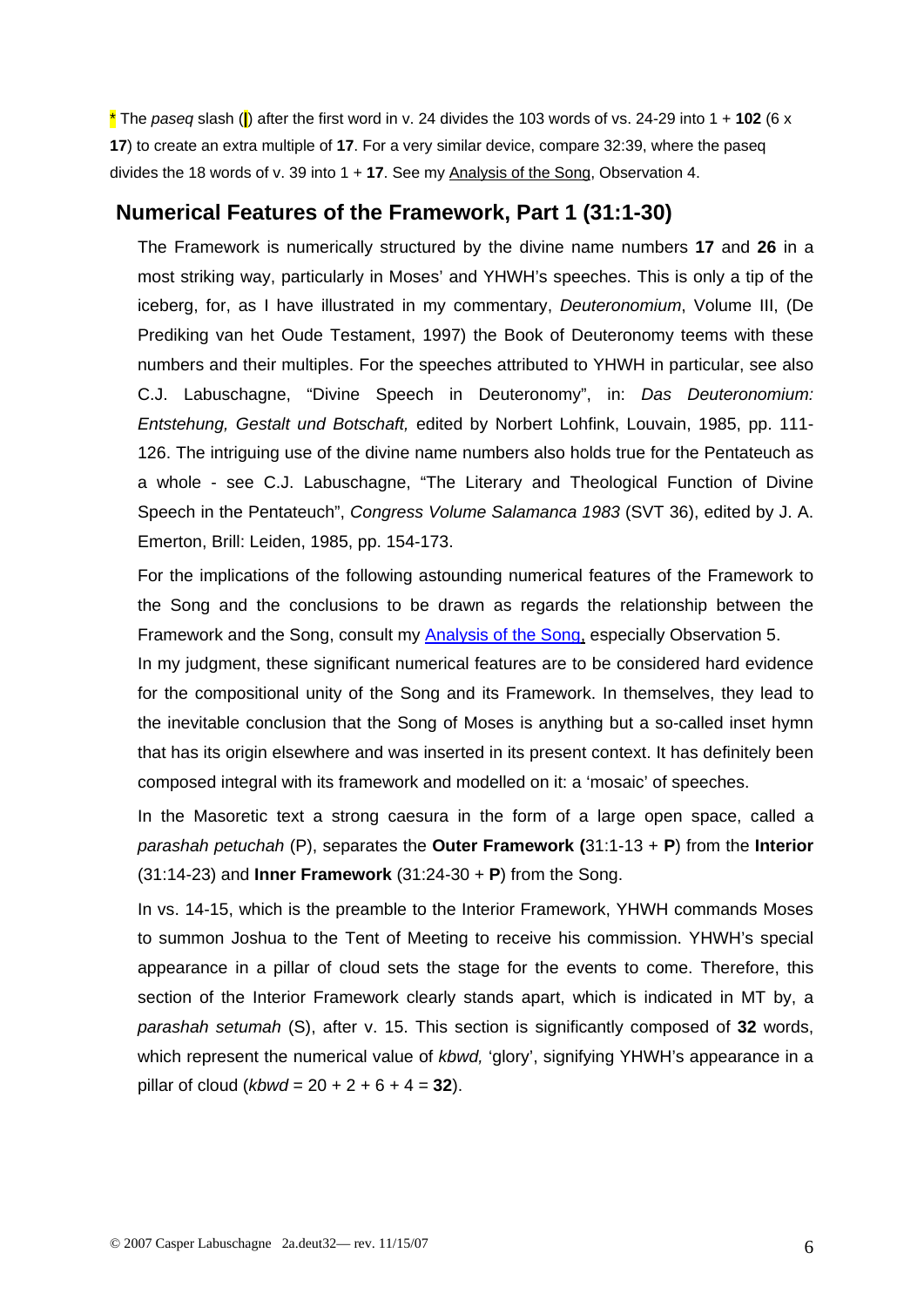- 31:1-6 **78** (3 x **26**) words in Moses' first speech, with **17** words in v. 6
- 31: 7-8 **34** (2 x **17**) words used by Moses to address Joshua
- 31:9-12 **51** (3 x **17**) words used by Moses in addressing his own generation
- 31:13 **24** (2 x 12) words used by Moses to speak about future generations
- 31:1-13 **187** (**11** x **17**) words in total spoken by Moses, with 42 in the narrative.
- 31:14-15 **32** words, the *kabod*-number which signifies YHWH's presence
- 31:16-17 **55** words, representing the double *kabod* fomula **55** = **23**a + **32**b
- 31:16-17 **51** (3 X **17**) words spoken by YHWH.
- 31:17-18 **43** words, with **26** before, and **17** after *atnach*
- 31:16-18 **34** (2 x **17**) words before *atnach*
- $31:14-18$  **78** ( $3 \times 26$ ) words spoken by YHWH ( $11 + 67$ )
- 31:19-20 **17** words after *atnach*
- 31:21 **17** words before *atnach*
- 31:19-21 numerical chiasmus determined by the divine name number **17**:

| vs. 19-20 | $42 = 25a + 17b$ |
|-----------|------------------|
| vs. 21    | $31 = 17a + 14b$ |

- vs.  $19-21$   $73 = 42a + 31b$ .
- 31:16-21 **68** (4 x **17**) words after *atnach*
- $31:16-21$  **140** (2 x **70**) words spoken by YHWH (67 + 73 = 140), which clearly alludes to the **70** verselines of the Song.
- 31:22-23 **26** words before *atnach* and **17** words in the narrative (Column c)
- 31:16-23 **102** (6 x **17**) words before *atnach*
- 31:16-23 **156** (6 x **26**) words in total spoken by YHWH (140 + 16)
- 31:24-29 **102** (6 x **17**) words after the *paseq* slash behind the first word
- 31:16-29 **119** (**7** x **17**) words after *atnach*
- 31:16-29 **238** (**14** x **17**) words spoken by YHWH (**156**) and Moses (82)
- 31:14-29 **312** (12 x **26**) words in total, 167 spoken by YHWH
- 31:1-29 **312** (12 x **26**) words before *atnach*
- 31:27-30 **78** (3 x **26**) words, with **39** in vs. 27-28 and **39** in vs. 29-30
- In **vs. 16-29** (excluding the 12 words in 31:30 introducing the Song) there are in total **280** (2 x **140** = 4 x **70**) words, which may allude to the **70** verselines of the Song.

**Part 2 of the Framework (32:44-34:12)** consists of three distinct parts, in the Masoretic text clearly indicated by a strong caesura, a *parashah petuchah* (P) between vs. 32:47 and 32:48 and after 32:52 (before the incorporation of the Blessing in chapter 33): the Inner framework (vs. 44-47), the Interior Framework (vs. 48-52), and the Outer Framework (34:1-12).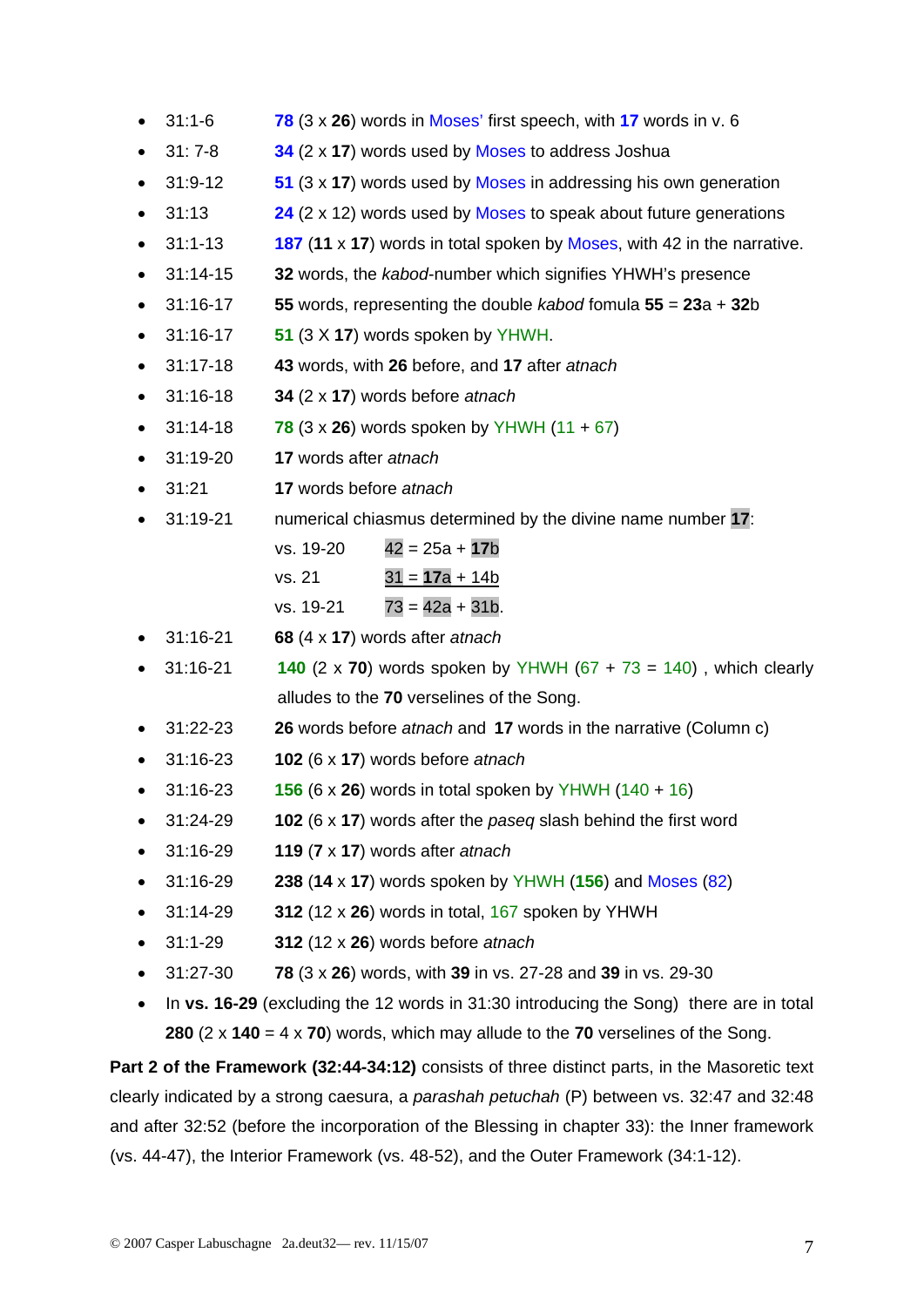# Logotechnical Analysis of the Framework, Part 2 (32:44-34:12)

|                                                                  | <b>Total</b>   | a              | b      | c                     | dd             |
|------------------------------------------------------------------|----------------|----------------|--------|-----------------------|----------------|
| וַיַּבְאׁ מֹשֶׁה וַיִדַבֵּר אֵת־כַּל־דִּבְרֵ<br>44               | 6              | 6              |        | 6                     |                |
| Recapitulation<br>הַשִּׁירַה־הַזְּאת בְּאָזְנֵי הַעֲםץ           | 4              | 4              |        | 4                     |                |
| and introduction<br>הִוּא וְהוֹשֵׁעַ בְּן־נְוּן:                 | 4              |                | 4      | 4                     |                |
| וַיִכְל מֹשֶׁה לְדַבֶּר אֶת־כָּל־הַדִּבָרִים הָאֱלֶח<br>45<br>to | 7              | 7              |        | 7                     |                |
| אֵל־כָּל־יִשְׂרַאֵל:<br>Moses' final speech                      | 3              | 3              |        | 3                     |                |
| וַיִּאמֵר אֵלֶהֵם <br><b>Moses' Final Speech</b><br>46           | $\overline{2}$ | $\overline{2}$ |        | $\overline{2}$        |                |
| שִׂימוּ לִבְבִבֶּם לִכָל־הַדִּבְרִּים                            | 4              | 4              |        |                       | 4              |
| אֲשֵׁר אָנֹכִיָ מֵעִיד בָּכֵם הַיְּוֹם^                          | 5              | 5              |        |                       | 5              |
| אֲשֶר תִצַוָּם אֶת־בִּנִיבֶם לְשָׁמָׂר לַעֲשׁוֹת                 | 6              |                | 6      |                       | 6              |
| אֶת־כָּל־דִּבְרֵי הַתּוֹרֶה הַזְּאת:                             | 5              |                | 5      |                       | 5              |
| כִּי לְאִ־דָבָ֫ר רֵק הוּא מִכֶּ֫ם כִּי־הְוּא חַיֵּיכֶם^<br>47    | 9              | 9              |        |                       | 9              |
| וּבִדֶּבֶר הַזֶּה תַּאֲרִיכוּ יָמִים עַל־הָאֲדָמָה               | 6              |                | 6      |                       | 6              |
| אֲשֶׁר אַתֵּם עֹבְרִים אֶת־הַיַּרְדֶּיֶן שֲמָה לְרִשְׁתָּהּ:     | 7              |                | 7      |                       | $\overline{7}$ |
| Moses' Final Speech: 42 words Total, v. 44-47                    | 68             | $= 40$         | $+ 28$ | 26<br>$=$             | 42             |
| <u>וידבר 'יהוה אל־משה </u><br>Introduction to<br>48              | 4              | 4              |        | 4                     |                |
| בִּעֲצֵם הַיִּוֹם הַזֶּה לֵאמָׂר:  YHWH's Final Speech           | 4              | 4              |        | 4                     |                |
| עֲלֶה אֱל־הַר הָעֲבָרִים הַיֶּה הַר־נִבֹּוֹ YHWH's<br>49         | 7              | 7              |        |                       | 7              |
| אֲשֶׁר בְּאֱרֶץ מוֹאָב אֲשֱר עַל־פְּנֵי יְרֵהָוֹ^_Final          | $\overline{7}$ | 7              |        |                       | $\overline{7}$ |
| וּרְאֵה ֹאֶת־אֱרֶץ כְּנַ֫עַן<br><b>Speech</b>                    | 4              |                | 4      |                       | 4              |
| אֲשֶׁר אֲנִי נֹתֵן לִבְנֵי יִשְׂרָאֵל לַאֲחָזֶה:                 | 6              |                | 6      |                       | 6              |
| וּמַת בָּהָר`אֲשֶׁר אַתָּה`עֹלֵה שָׁמָּה<br>50                   | 6              | 6              |        |                       | 6              |
| וְהֵאָסֶף אֱל־עַמֱיִדִּ^                                         | 3              | 3              |        |                       | 3              |
| כַּאֲשֶׁר־מֶׁת אַהֲרֹן אָחִיהִ בְּהָר הָהָר                      | 6              |                | 6      |                       | 6              |
| ּוַיֵּאֶסֶף אֵל־עַמָּיו:                                         | 3              |                | 3      |                       | 3              |
| עַל אֲשֶׁר מְעַלְתֶׁם בִּי בְּתוֹךְ בְּנֵי יִשְׂרָאֵל<br>51      | $\overline{7}$ | $\overline{7}$ |        |                       | $\overline{7}$ |
| בְּמֵי־מְרִיבָת קְדֵשׁ מִדְבַּר־צֶן^                             | 5              | 5              |        |                       | 5              |
| עַל אֲשֶר לְאֹ־קִדַּשָׁתֵם אוֹתִי                                | 5              |                | 5      |                       | 5              |
| בְּתְוֹךְ בְּנֵי יִשְׂרָאֵל:                                     | 3              |                | 3      |                       | 3              |
| 52<br>כִּי מִנֶּנֶד תִּרְאֶה אֶת־הָאֶרֶץ^                        | 5              | 5              |        |                       | 5              |
| וְשָׁמָּה לָא תָבֹוא אֶל־הָאֶרֶץ                                 | 5              |                | 5      |                       | 5              |
| אֲשֶׁר־אֲנִי נֹתֶן לִבְנֵי יִשְׂרָאֵל : פ                        | 5              |                | 5      |                       | 5              |
| YHWH's Final Speech: 77 (11 x 7), v. 48-52                       | 85             | $= 48$         | $+37$  | $\overline{8}$<br>$=$ | $+ 77$         |
| Moses+YHWH: 42+77=119 (7x17), v. 44-52                           | <b>153</b>     | $= 88$         | $+ 65$ | $= 34$                | $+119$         |
| 31:16-30 and 32:44-52                                            | 445            | $= 259$        | $+186$ | $= 88$                | $+357$         |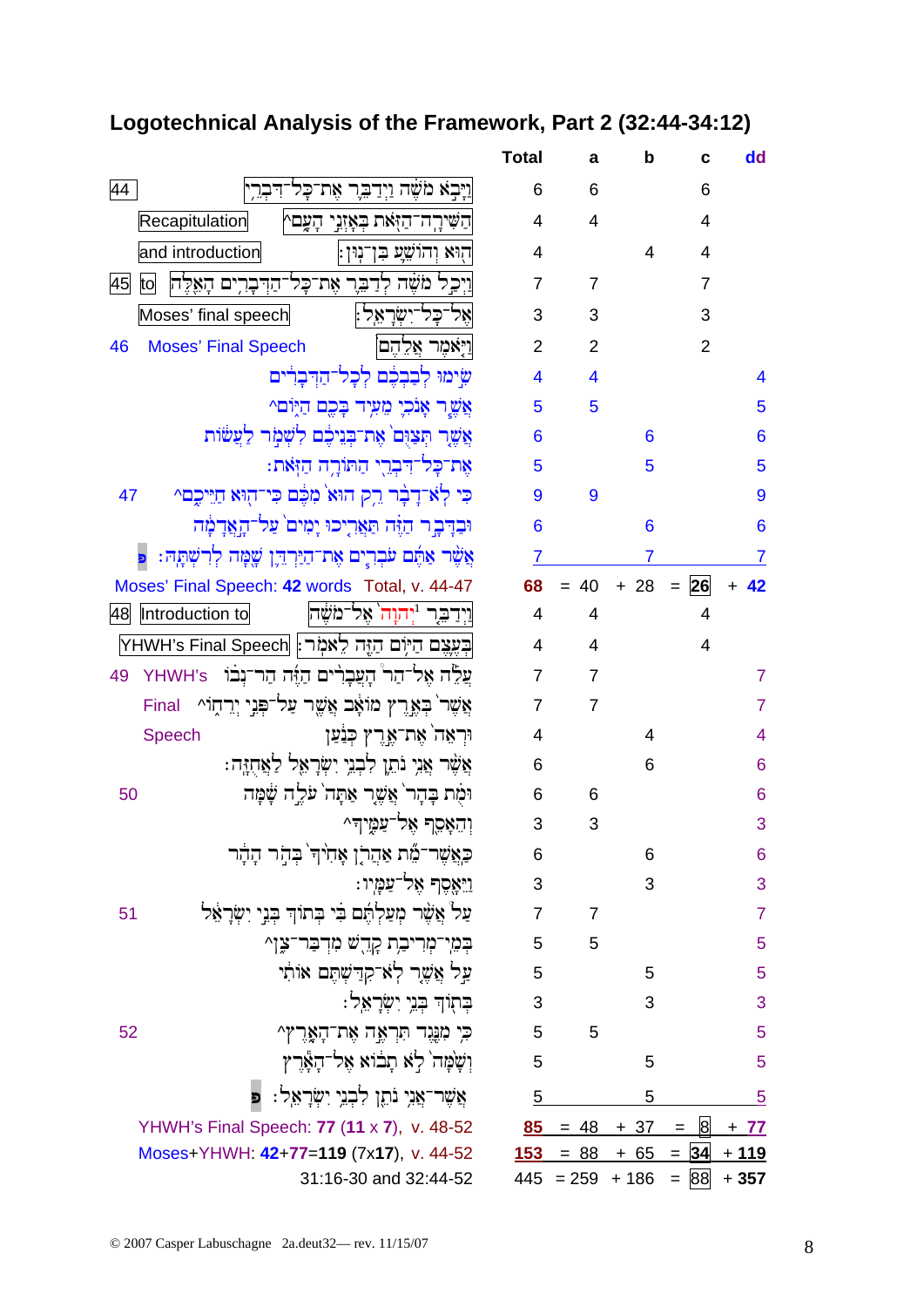| 7                       | 7          |                             | 7              |                |                |
|-------------------------|------------|-----------------------------|----------------|----------------|----------------|
| 6                       | 6          |                             | 6              |                |                |
| 5                       |            | 5                           | 5              |                |                |
| $\overline{\mathbf{r}}$ |            | 4                           | 4              |                |                |
| $\overline{7}$          | 7          |                             | $\overline{7}$ |                |                |
| $\overline{7}$          |            | 7                           | $\overline{7}$ |                |                |
| $\overline{\mathbf{4}}$ | 4          |                             | 4              |                |                |
| 6                       | 6          |                             | 6              |                |                |
| $\overline{24}$         | <u> 17</u> | <u>_7</u><br>$\overline{+}$ | 24             | $\overline{+}$ | $\overline{0}$ |
| 46                      | 30         | $+ 16$                      | 46<br>$=$      | $\ddot{}$      | 0              |
| 3                       | 3          |                             | 3              |                |                |
| 5                       | 5          |                             |                |                | 5              |
| 5                       | 5          |                             |                |                | 5              |
| $\overline{5}$          |            | $\overline{5}$              |                |                | $\overline{5}$ |
| 64                      | 43         | 21<br>$\pmb{+}$             | 49<br>$=$      | +              | 15             |
| 5                       | 5          |                             | 5              |                |                |
| 5                       | 5          |                             | 5              |                |                |
| 5                       | 5          |                             | 5              |                |                |
| 3                       | 3          |                             | 3              |                |                |
| 8                       |            | 8                           | 8              |                |                |
| 26                      | 18         | 8<br>+                      | 26<br>$=$      | +              | 0              |
| 6                       | 6          |                             | 6              |                |                |
| 6                       |            | 6                           | 6              |                |                |
| 5                       | 5          |                             | 5              |                |                |
| 4                       | 4          |                             | 4              |                |                |
| $\overline{5}$          |            | $\overline{5}$              | $-5$           |                |                |
| 26                      | 15         |                             | $+ 11 = 26$    |                | $+ 0$          |
| 6                       | 6          |                             | 6              |                |                |
| 6                       | 6          |                             | 6              |                |                |
| 5                       |            | 5                           | 5              |                |                |
| $\overline{5}$          |            | $\overline{5}$              | $\overline{5}$ |                |                |
| 22                      | 12         | 10<br>$+$                   | 22<br>$\equiv$ | $\ddag$        | 0              |
| 6                       | 6          |                             | 6              |                |                |
| 6                       |            | 6                           | 6              |                |                |
| 34                      |            | $18 + 16 = 34$              |                | $\ddot{}$      | 0              |

| 34:1     | וַיַּעַל מֹשֶׁה מִעַרְבָת מוֹאָב`אָל־הַר נְבֹוֹ                    |
|----------|--------------------------------------------------------------------|
|          | רָאָשׁ הַפִּסְנָּה אֲשֶׁר עַל־פְּנִי יְרֵחֶוֹ^                     |
|          | ַוַיַּרְאָהוּ <sup>2</sup> יְהוֶה אֶת־כָּל־הָאָרֶץ                 |
|          | אֶת־הַגִּלְעֶד עַד־הָן:                                            |
| 34:2     | וְאֵת`כְּל־נַפְתָלִי וְאֶת־אֶרֶץ אֶפְרָיִם וּמְנַשֱה^              |
|          | וְאֵת`כְּל־אֶרֶץ יְהוּדָ֫ה עַר הַיָּם הָאַחֲרְוֹן:                 |
| 34:3     | וְאֶת־הַנֶּנֶב וְאֶת־הַכִּבְּר                                     |
|          | בִּקְעֲת יְרֵחָוֹ עִיְר הַתְּמָרִים עַד־צְעַר:                     |
|          | 34:2-3                                                             |
|          | $34:1 - 3$                                                         |
| 34:4     | וַי <del>ּ</del> אָמֶר י <sub>וָ</sub> דוֹרָה אֵלְיון<br>Narrative |
|          | זַאת הָאָרֶץ` אֲשֶר נִשְׁבַעְתִּי לְאַבְרָהָם<br>YHWH's            |
|          | לִיצְהָקְ וּלְיַעֲקֹב` לֵאמֹר לְזַרְעֲךָ אֶתְנֶנָּה^ last words    |
| to Moses | הֶרְאִיתְיךָ בְעִינֶיךָ וְשֶׁמָּה לִא תַעֲבְר:                     |
|          | $34:1 - 4$                                                         |
| 34:5     | וַיְּמָת שָׁם מֹשֶׁה עֶבֶד־4 <b>ּיְהוָה</b>                        |
|          | בְאֶרֶץ מוֹאֶב עַל־פִּיְ ¶יְהוָה .                                 |
| 34:6     | וַיִּקְבֹּר אֹתָוֹ בַנֵּיְ בְּאֶרֶץ מוֹאָב                         |
|          | מָוּל בֵּית פְּעָוֹר^                                              |
|          | וְלְאֹ־יָדֵע אִישׁ אֶת־קְבְרָתוֹ עַר הַיּוִם הַזֶּה:               |
|          | Moses' death and burial<br>34:5-6                                  |
| 34:7     | וּמֹשֶׁה בֶּן־מֵאֶָּה וְעֶשְׂרִיִם שָׁנֶה בְּמֹתָוֹ^               |
|          | לְאִ־כְהַתָה עִינָוֹ וְלֹא־נָָס לֵחְה:                             |
| 34:8     | וַיִּבְכּוּ בְנֵי יִשְׂרָאֵל אֶת־מֹשֶׁה                            |
|          | בְעַרְבְת מוֹאֶב שְׁלֹשִׁים יָוֹם^                                 |
|          | וַיִּתְמֹוּ יְמֵי בְכִי אֵבֶל מֹשֶׁה:                              |
|          | The Israelites mourn for Moses 34:7-8                              |
| 34:9     | ויהוֹשֶׁע בִּן־נוּן מָלֵא רַוּחַ חָכְמָה                           |
|          | כִּי־סְמַךְ מֹשֶׁהָ אֶת־יָדָיו עָלֶיוּ^                            |
|          | וַיִּשְׁמְעוּ אֵלְיָוּ בְּגִי־יִשְׂרָאֵל וַיְעֲשׁוּ                |
|          | ּכַאֲשֶׁרָ צִוָּה יְהוֶה אֶת־מֹשֶׁה:                               |
|          | Joshua acclaimed as leader<br>34:9                                 |
| 34:10    | וְלְאֹ־קָם נָבִיא עָוֹד בְיִשְׂרָאֵל כְּמֹשֶׁה^                    |
|          | אֲשֶׁר` יְדָעַוֹ ¶יְהוָיה פָּנִים אֶל־פָּנִים:                     |
|          | 34:9-10                                                            |